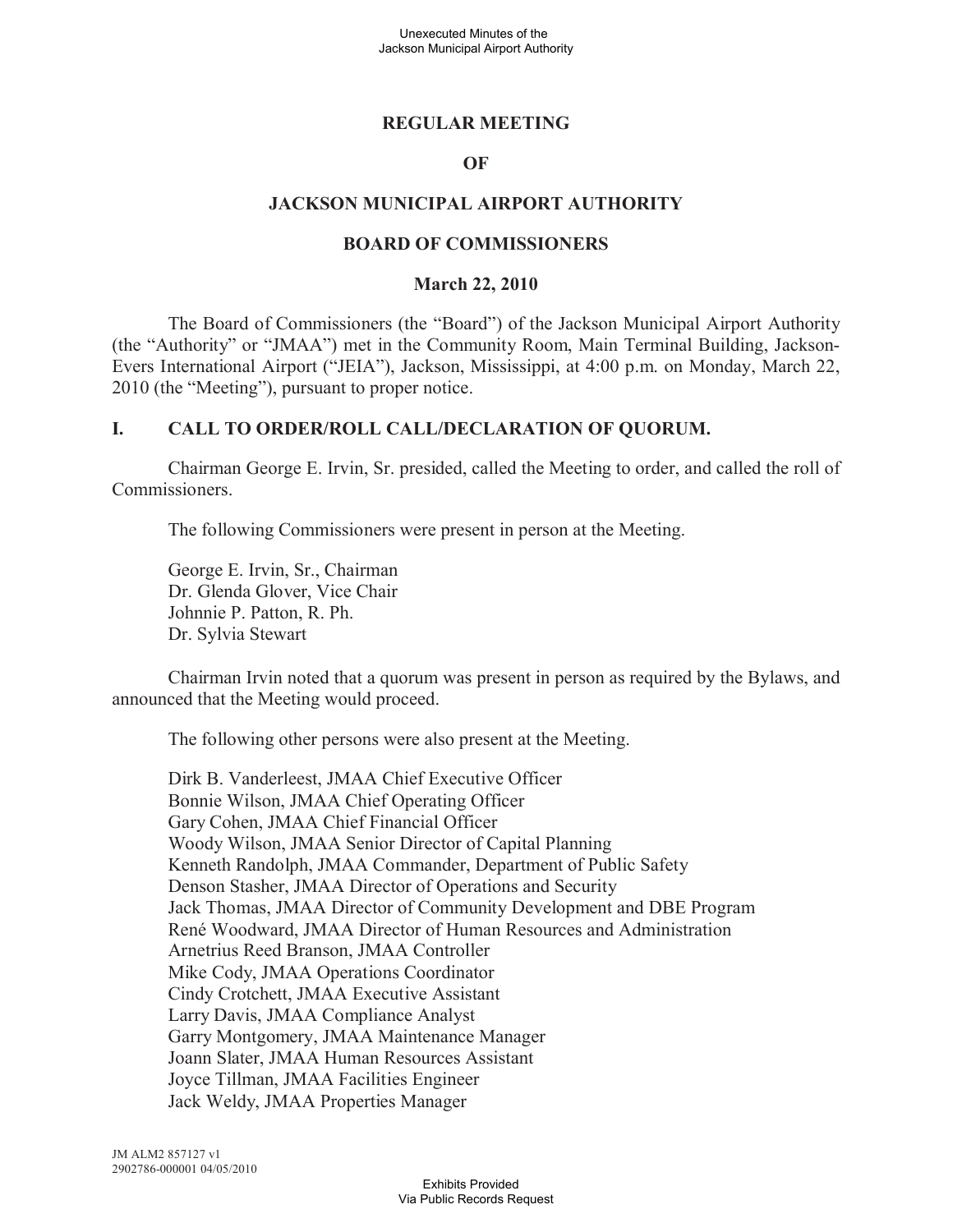Alan Moore, Baker Donelson Bearman Caldwell & Berkowitz Jeff Wagner, Baker Donelson Bearman Caldwell & Berkowitz Larry Harper, IMS Engineers Chuck Lott, Neel-Schaffer, Inc. Jim White, Waggoner Engineering, Inc.

# **II. APPROVAL AND EXECUTION OF MINUTES.**

## **A. Special Work Session of the Board, February 22, 2010.**

#### **B. Regular Monthly Meeting of the Board, February 22, 2010.**

# **C. Special Meeting of the Board, March 8, 2010.**

After discussion, upon motion duly made by Commissioner Glover, seconded by Commissioner Patton, and unanimously approved by the affirmative votes of all Commissioners present (Commissioner Stewart not being present at this time), the minutes of the Special Work Session of the Board on February 22, 2010, and the Regular Monthly Meeting of the Board on February 22, 2010, were approved as presented and directed to be filed in the appropriate minute book and records of the Authority.

# **III. PUBLIC COMMENTS.**

None.

# **IV. REPORTS.**

# **A. Chief Executive Officer.**

- 1. Airport Project Manager Summary, Period Ending February 28, 2010.
- 2. Airport Activity Statistics Report, Period Ending February 28, 2010.

Mr. Vanderleest directed the Board's attention to the Airport Project Manager Summary and the Airport Activity Statistics Report as found in the packet distributed to the Board prior to the Meeting (the "Packet"), and discussed these reports with the Board. A copy of the Packet is attached as an exhibit to the minutes of the Meeting.

- 3. Employee Recognitions.
	- a. Employee of the Month, March 2010: Joann Slater, Human Resources Assistant, Department of Human Resources and Administration.

Mr. Vanderleest recognized and commended Ms. Slater for being named Employee of the Month for March 2010.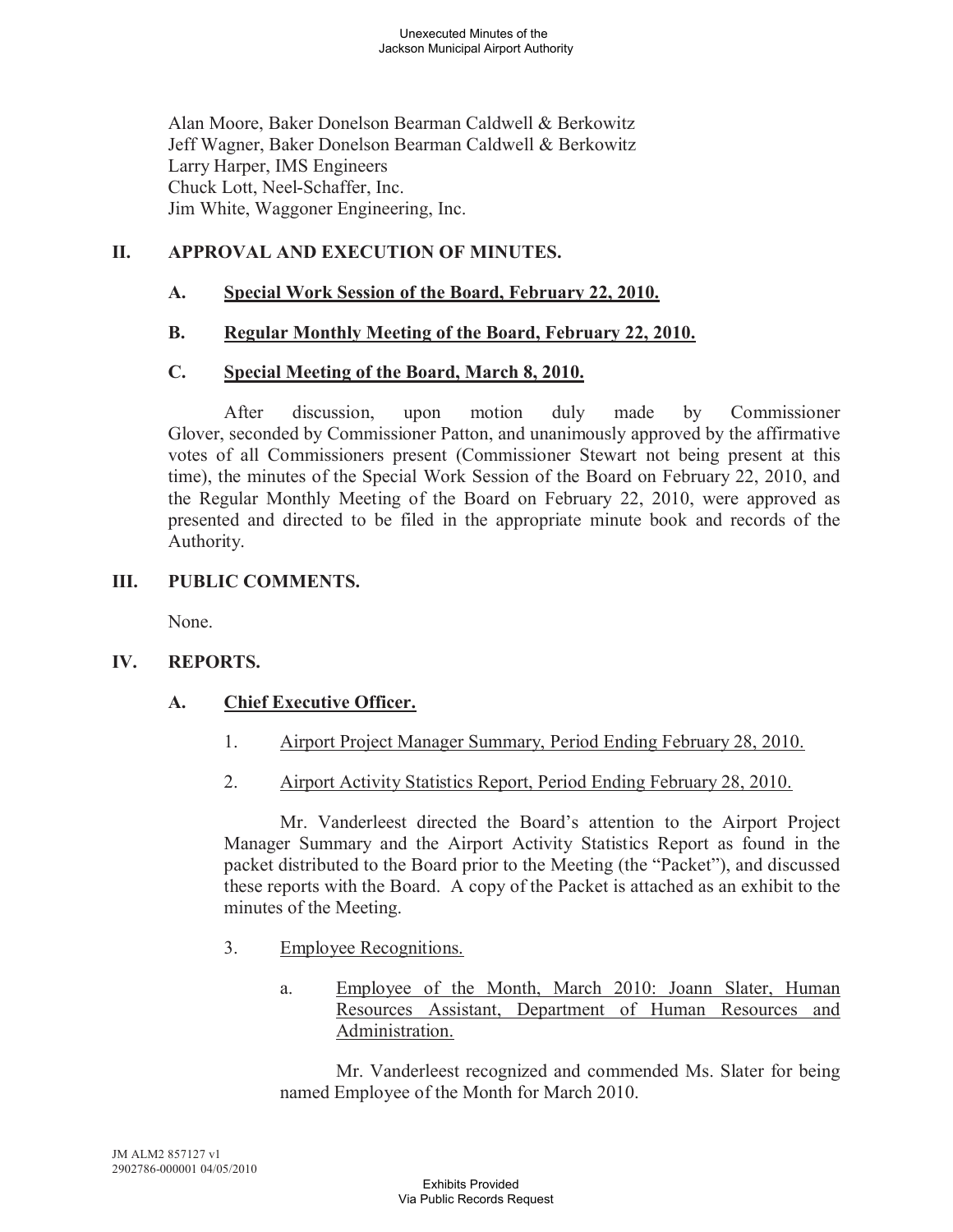- 4. Professional Development Recognitions.
	- a. Mike Cody, Operations Coordinator, Department of Operations & Security.
		- (1) Airport Certified Employee (ACE) Operations Award by the American Association of Airport Executives  $(^{\circ}AAAE$ ").

Mr. Vanderleest recognized and commended Mr. Cody on receiving the Airport Certified Employee – Operations Award from the AAAE.

5. Professional Recognitions.

# a. Jackson Municipal Airport Authority: AAAE 2009 Excellence Award for Airport Training.

Mr. Vanderleest informed the Board that the Authority had been awarded an ANTN Digicast Excellence in Airport Training award for training completed during calendar year 2009 by the AAAE. Mr. Vanderleest distributed to the Board a press release announcing the award, a copy of which is attached as an exhibit to the minutes of the Meeting.

# **B. Attorney.**

Mr. Moore said he had no comments at this time.

[Commissioner Stewart joined the Meeting at this time.]

# **V. ACTION ITEMS.**

# **A. Financial Matters.**

- 1. Financial Reports for February 2010.
	- a. Balance Sheet: Accept.
	- b. Income Statement: Accept.
	- c. Claims Docket for February 2010: Approve.

Mr. Vanderleest directed the Board's attention to the Financial Reports for February 2010 and the Claims Docket for February 2010, which were included in the Packet.

During discussion, Mr. Vanderleest reminded the Board of a memorandum from Gary Cohen, JMAA Chief Financial Officer, dated March 22, 2010, which was distributed to the Board prior to the Meeting, which described an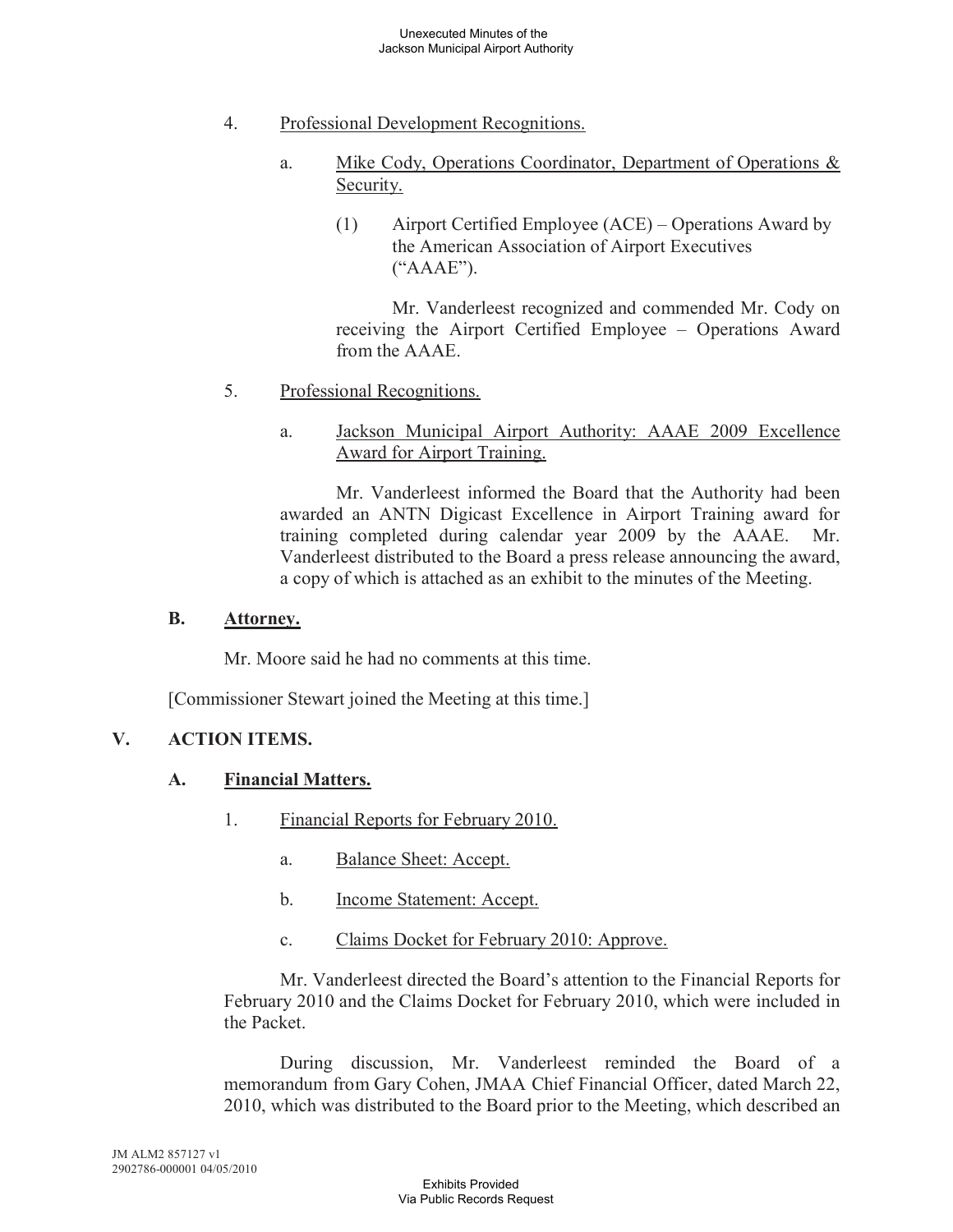error in Claim No. 80130/Warrant No. 038477 on the Claims Docket (the "Memorandum"). As set forth in the Memorandum, the correct amount of Claim No. 80130/Warrant No. 038477 should be \$87,204.33 instead of \$100,104.26, reducing the total amount of the Claims Docket by \$12,899.93 to \$970,502.75. A copy of the Memorandum is attached as an exhibit to the minutes of the Meeting.

During discussion, Chairman Irvin and Commissioner Patton discussed the need for a budget for the consulting services provided by Kamsky Associates, Inc. ("Kamsky") in connection with the effort to develop international air cargo operations at JEIA. In response, Mr. Vanderleest said he agreed and would work with Kamsky to submit a budget for future services to the Board, assuming the HNA Group wishes to continue to work with JMAA after it evaluates its recent due diligence visit to JEIA.

After discussion, upon motion duly made by Commissioner Stewart, seconded by Commissioner Patton, and unanimously approved by the affirmative votes of all Commissioners present, the Board adopted the following resolution.

# **RESOLUTION ACCEPTING FINANCIAL REPORTS FOR FEBRUARY 2010 AND APPROVING AND AUTHORIZING PAYMENT OF CLAIMS DOCKET FOR FEBRUARY 2010**

**WHEREAS**, the Board of Commissioners (the "Board") of the Jackson Municipal Airport Authority (the "Authority") has reviewed and considered certain financial statements for the Authority for the month and period ending February 28, 2010 (the "Financial Reports"), as (i) included in the packet distributed to the Board prior to the March 22, 2010, Regular Monthly Meeting of the Board, and (ii) incorporated herein by reference; and

**WHEREAS,** the Board has also reviewed and considered the Claims Docket for the Authority for the month of February 2010, as (i) included in the packet distributed to the Board prior to the March 22, 2010, Regular Monthly Meeting of the Board, and (ii) incorporated herein by reference, and as amended in accordance with that certain memorandum dated March 22, 2010, from Gary S. Cohen, Chief Financial Officer for the Authority, which stated that Claim No. 80130/Warrant No. 038477 payable to Lyon Construction, LLC should be in the amount of \$87,204.33 instead of \$100,104.26 as shown on the Claims Docket, thereby reducing the total amount of the Claims Docket by \$12,899.93 to \$970,502.75, a copy of said memorandum being distributed to the Board prior to the March 22, 2010, Regular Monthly Meeting of the Board, (ii) attached to the minutes of the Monthly Meeting, and (iii) incorporated herein by reference;

**NOW, THEREFORE, BE IT RESOLVED**, the Board hereby (i) accepts the Financial Reports and (ii) approves and authorizes payment of the Claims in the total amount of \$970,502.75.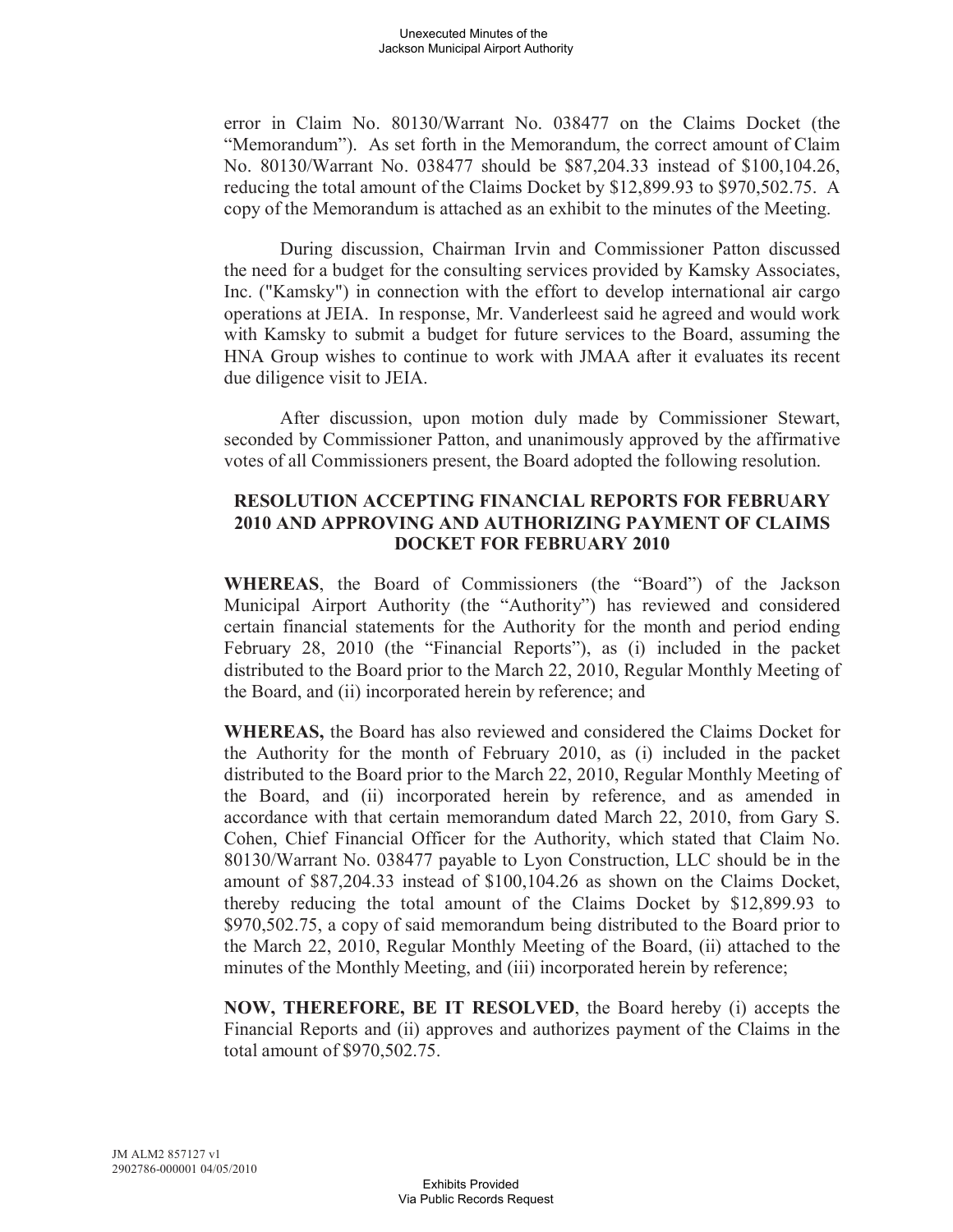## d. Approval and Execution of Minutes for the Special Meeting of the Board on March 8, 2010.

After approval and authorization to pay the Claims Docket as set out above, Chairman Irvin asked the Board to consider approval of the minutes of the Special Meeting of the Board on March 8, 2010.

Upon motion duly made by Commissioner Glover, seconded by Commissioner Stewart, and unanimously approved by the affirmative votes of all Commissioners present, the minutes of the Special Meeting of the Board on March 8, 2010, were approved as presented and directed to be filed in the appropriate minute book and records of the Authority.

#### **B. Service Agreements.**

- 1. JMAA Project No. 013-10, Structural Enhancement of Air Cargo Facility, JEIA: Authorize Request for Qualifications.
- 2. JMAA Project No. 005-09, Stormwater Improvements, JEIA: Authorize Amendment to Agreement.

Mr. Vanderleest directed the Board's attention to the memoranda in the Packet which described these matters, and discussed these matters with the Board.

During discussion, Mr. Vanderleest and the staff discussed with the Board the concerns Chairman Irvin had expressed during the Monthly Work Session of the Board on March 18, 2010, about the scope of services and fees to be included in the amendment discussed in item 2 above. After discussion, Chairman Irvin said that his concerns had been satisfied.

After discussion, upon motion duly made by Commissioner Glover, seconded by Commissioner Stewart, and unanimously approved by the affirmative votes of all Commissioners present, the Board adopted the following resolution.

# **RESOLUTION APPROVING AND AUTHORIZING CERTAIN ACTIONS WITH RESPECT TO CERTAIN SERVICE AGREEMENTS**

**WHEREAS**, the staff of the Jackson Municipal Airport Authority (the "Authority") has recommended that the Board of Commissioners of the Authority (the "Board") approve and authorize certain actions with respect to certain service agreements identified below, all as more particularly described in certain memoranda (i) included in the packet distributed to the Board prior to the March 22, 2010, Regular Monthly Meeting of the Board, and (ii) incorporated herein by reference (separately, each a "Memorandum;" collectively, the "Memoranda"); and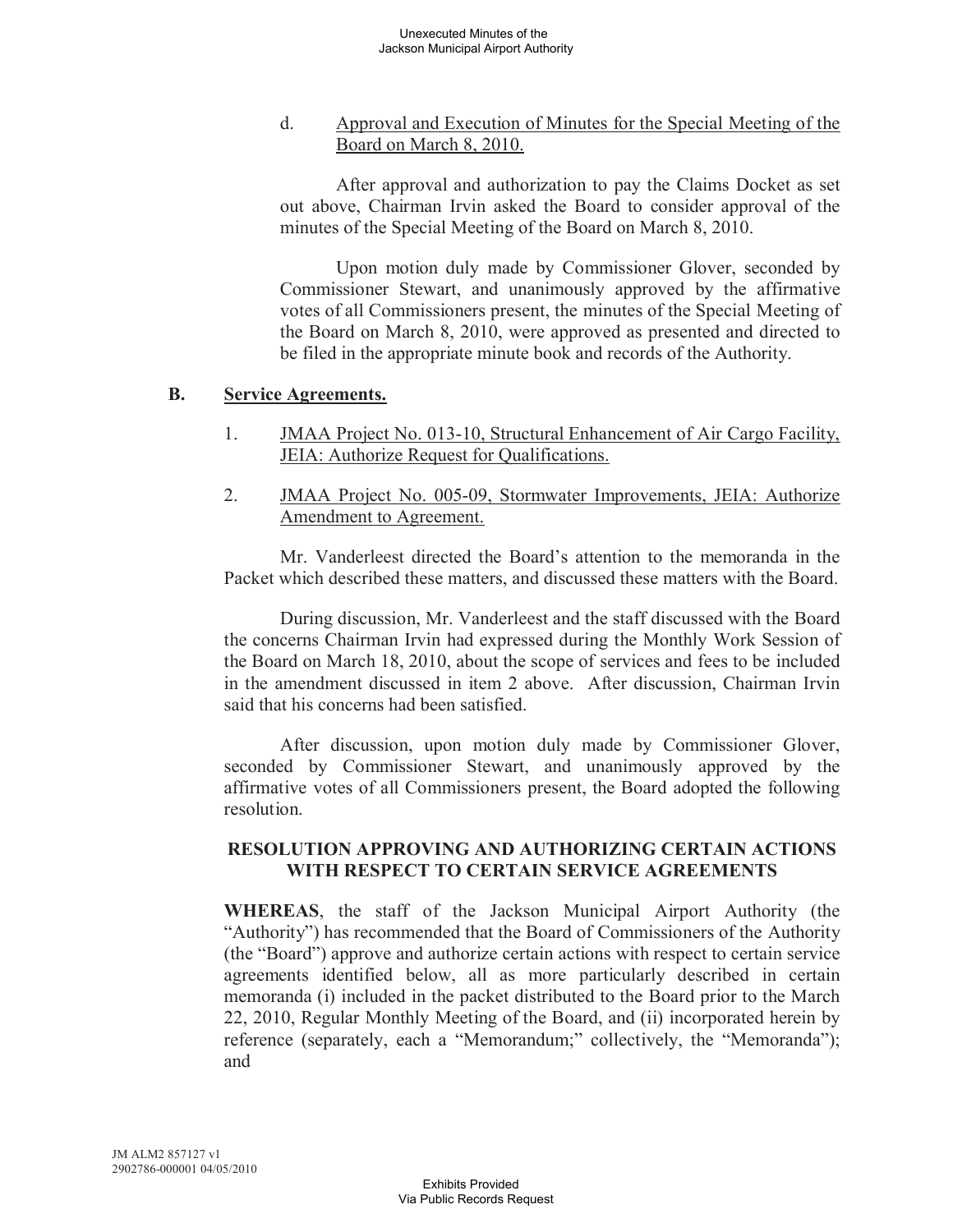**WHEREAS**, the Board has reviewed the Memoranda and considered the recommendations therein by the staff of the Authority;

**NOW, THEREFORE, BE IT RESOLVED**, the Board hereby determines that it would be in the best interests of and in furtherance of the duties and responsibilities of the Authority to, and the Board hereby does, take the following action:

- 1. The Board approves and authorizes publication of a request for qualifications to provide architectural services for design and construction oversight in connection with rehabilitation of the old air cargo handling facility at Jackson-Evers International Airport (JMAA Project No. 013- 10), as more particularly described in the Memorandum dated March 10, 2010, relating to this matter.
- 2. The Board approves and authorizes negotiation and execution of an amendment to the existing agreement with WEI/AJA, LLC, a joint venture consisting of Waggoner Engineering, Inc. and AJA Management & Technical Services, Inc., to include an assessment of potential wetlands at Jackson-Evers International Airport (the "WEI/AJA Amendment"), said WEI/AJA Amendment to be in such form and to contain such terms and conditions consistent with the Memorandum dated March 10, 2010, which describes this matter, as may be deemed appropriate by the Chief Executive Officer of the Authority, as evidenced by his execution thereof.
- 3. JMAA Project No. 009-08, South Terminal Building Renovation, HKS: Authorize Grant Application and Authorize Agreement.

Mr. Vanderleest directed the Board's attention to the memorandum dated March 12, 2010, in the Packet which described this matter, and discussed this matter with the Board.

After discussion, upon motion duly made by Commissioner Glover, seconded by Commissioner Stewart, and unanimously approved by the affirmative votes of all Commissioners present, the Board adopted the following resolution.

#### **RESOLUTION APPROVING AND AUTHORIZING GRANT AND AGREEMENT TO STABILIZE SOUTH TERMINAL BUILDING AT HAWKINS FIELD**

**WHEREAS**, the staff of the Jackson Municipal Airport Authority (the "Authority") has recommended that the Board of Commissioners of the Authority (the "Board") approve and authorize certain actions necessary and appropriate to stabilize the South Terminal Building at Hawkins Field (the "South Terminal Building"), all as more particularly described in that certain memorandum dated March 12, 2010, (i) included in the packet distributed to the Board prior to the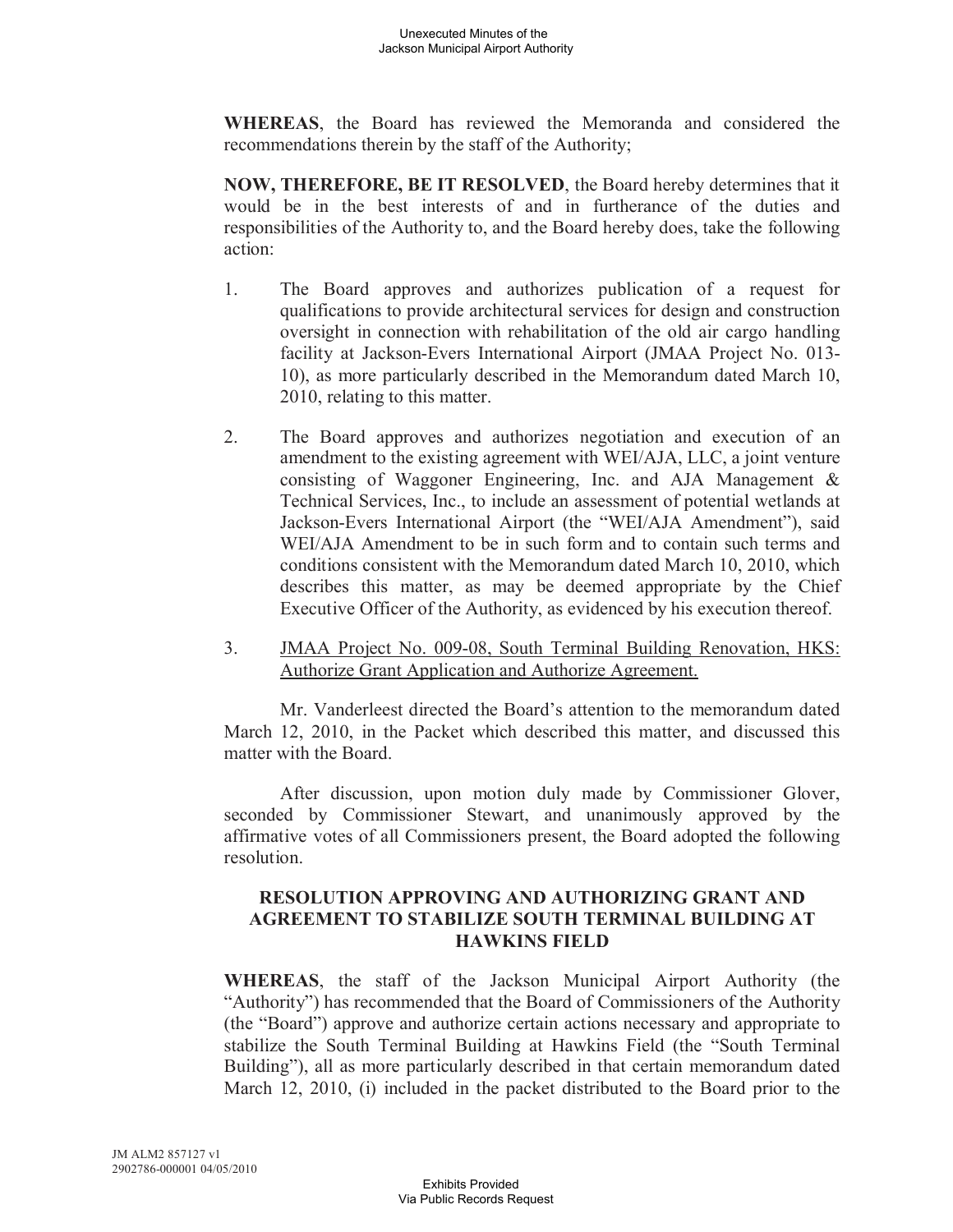March 22, 2010, Regular Monthly Meeting of the Board and (ii) incorporated herein by reference (the "Memorandum"); and

**WHEREAS**, as set out in the Memorandum:

- The South Terminal Building has been designated as a "Mississippi Landmark" by the State Historic Preservation Professional Review Board;
- The Authority has worked with the Mississippi Department of Archives and History (the "Department of Archives and History") and the City of Jackson for many years in an effort to save, stabilize, renovate and find an appropriate adaptive reuse for the South Terminal Building;
- The staff of the Authority has recommended that the Authority apply for and accept, if offered, a grant in the amount of \$350,000 from the United States Department of the Interior, National Parks Service (the "National Parks Service"), under the Save America's Treasurers Grants Program to stabilize the South Terminal Building (the "Grant");
- The staff of the Authority has also recommended that the Authority enter into an agreement with Gresham Smith & Partners ("GSP") for (i) professional design and construction oversight to stabilize the South Terminal Building; (ii) identification of additional funding sources and preparation of applications for additional funding; and (iii) coordination of a public relations campaign to support the project (collectively, the "Services"), in consideration for fees not to exceed \$140,315.00 and expenses not to exceed \$10,000.00, for a total of \$150,315.00;
- The Grant would require a match of non-federal funds in an amount equal to the Grant; and
- The staff of the Authority has also recommended authorization to utilize up to \$650,000.00 of the Authority's capital funds to complete the first phase of this project, to include providing the non-federal match to the Grant and stabilization of the South Terminal Building to the standards approved by the Department of Archives and History, and to support further efforts to achieve a functional adaptive reuse of the South Terminal Building; and

**WHEREAS**, the Board has reviewed the Memorandum and considered the recommendations described above and set out in the Memorandum;

**NOW, THEREFORE, BE IT RESOLVED**, the Board hereby approves and authorizes preparation and submission of an application for the Grant to the National Parks Service for the purpose of stabilizing the South Terminal Building at Hawkins Field (the "Grant Application"), and if the Grant Application is accepted, the Board authorizes and directs the staff of the Authority to prepare any and all documents necessary and appropriate to receive the Grant; and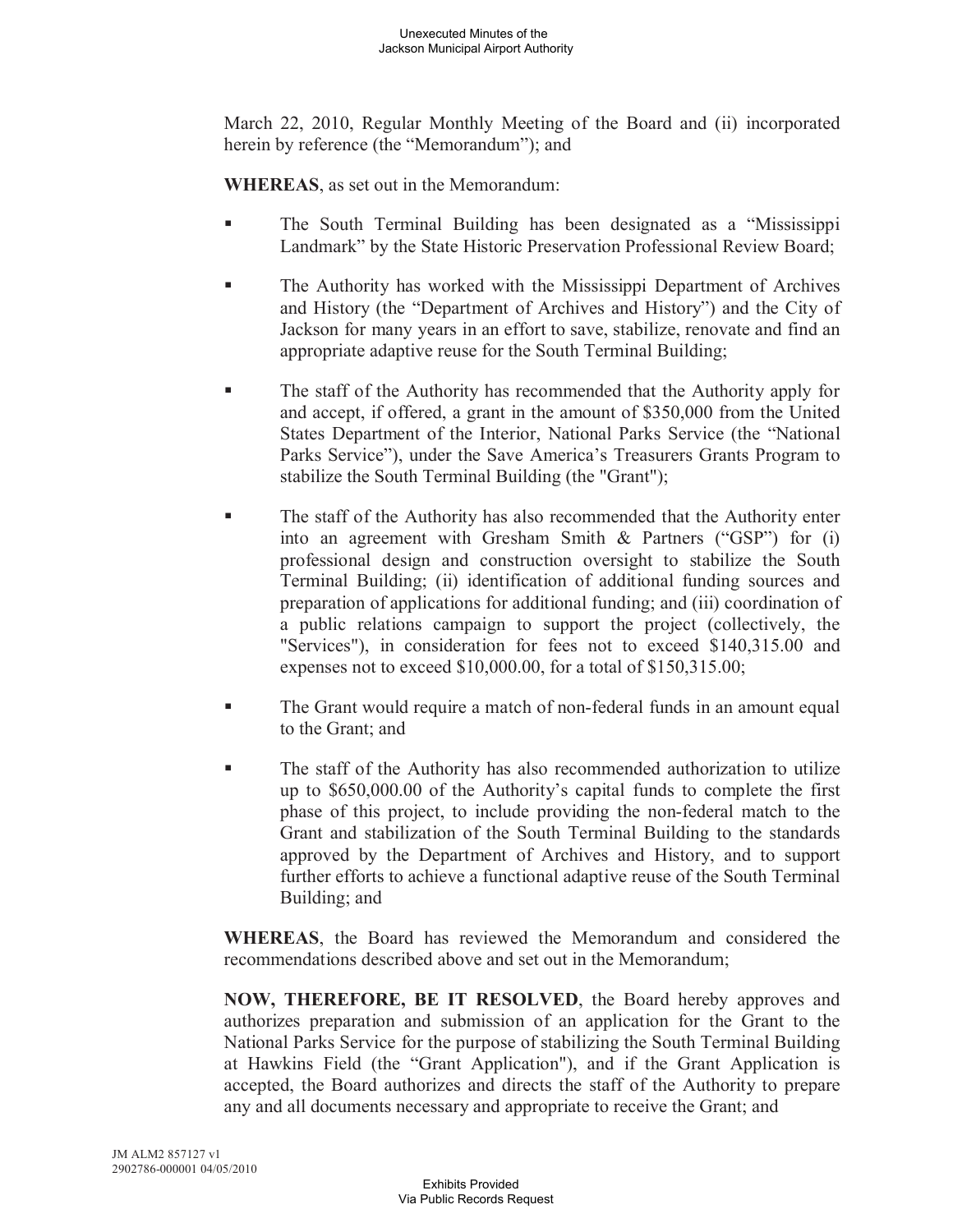**RESOLVED, FURTHER,** the Board hereby approves and authorizes negotiation and execution of an agreement with GSP for the Services, in consideration for fees not to exceed \$140,315.00 and expenses not to exceed \$10,000.00, for a total of \$150,315.00 (the "GSP Agreement"), said GSP Agreement to be in such form and to contain such terms and conditions consistent with the Memorandum, as may be deemed appropriate by the Chief Executive Officer of the Authority, as evidenced by his execution thereof; and

**RESOLVED, FURTHER,** the Board hereby approves and authorizes utilization of up to \$650,000.00 of the Authority's capital funds to complete the first phase of this project, to include providing the non-federal match to the Grant and stabilization of the South Terminal Building to the standards approved by the Department of Archives and History, and to support further efforts to achieve a functional adaptive reuse of the South Terminal Building.

# **C. Construction Projects.**

- 1. JMAA Contract No. 005-10-13, JEIA Road Signage: Approve Change Order No. 1.
- 2. JMAA Project No. 011-10, Water Meter Installation for MS Air National Guard, JEIA: Authorize Contract.
- 3. JMAA Project No. 012-10, Intercom Wiring Replacement and Repair, JEIA: Authorize Contract.

Mr. Vanderleest directed the Board's attention to the memoranda in the Packet which described these matters, and discussed these matters with the Board.

After discussion, upon motion duly made by Commissioner Stewart, seconded by Commissioner Patton, and unanimously approved by the affirmative votes of all Commissioners present, the Board adopted the following resolution.

# **RESOLUTION APPROVING AND AUTHORIZING CERTAIN ACTIONS WITH RESPECT TO CERTAIN CONSTRUCTION PROJECTS**

**WHEREAS**, the staff of the Jackson Municipal Airport Authority (the "Authority") has recommended that the Board of Commissioners of the Authority (the "Board") approve and authorize certain actions with respect to certain construction projects identified below, all as more particularly described in certain memoranda (i) included in the packet distributed to the Board prior to the March 22, 2010, Regular Monthly Meeting of the Board, and (ii) incorporated herein by reference (separately, each a "Memorandum;" collectively, the "Memoranda"); and

**WHEREAS**, the Board has reviewed the Memoranda and considered the recommendations therein by the staff of the Authority;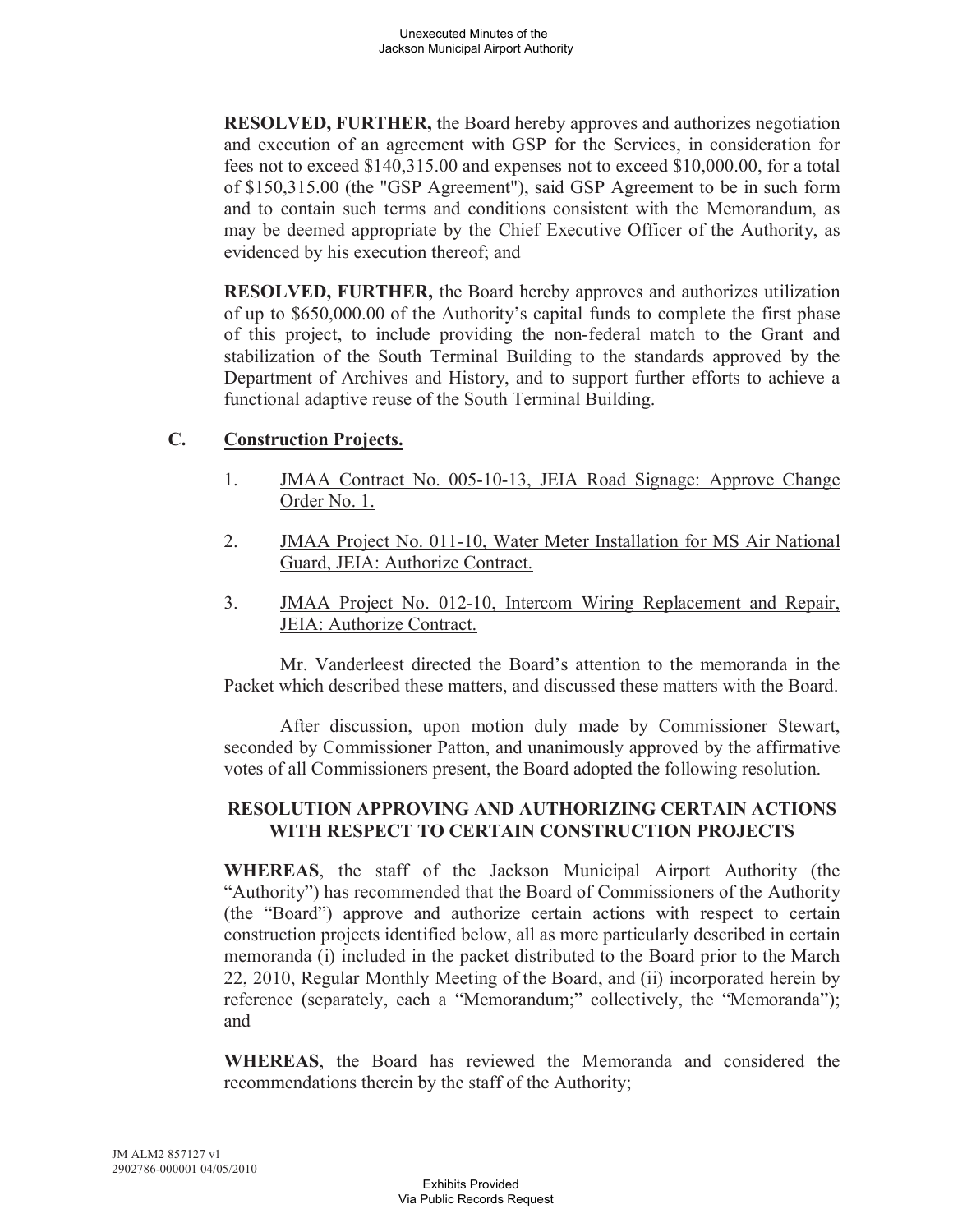**NOW, THEREFORE, BE IT RESOLVED**, the Board hereby determines that it would be in the best interests of and in furtherance of the duties and responsibilities of the Authority to, and the Board hereby does, take the following action:

- 1. The Board approves and authorizes execution and accomplishment of Change Order No. 1 to Contract No. 005-10-13 with Architectural Graphics, Inc. for wayfaring signage at and about Jackson-Evers International Airport ("JEIA"), as more particularly described in the Memorandum dated March 10, 2010, which described this matter.
- 2. The Board approves and authorizes negotiation and execution of an agreement with Buford Plumbing Company, Inc. for installation of a water meter on the 12" water main that supplies the Mississippi Air National Guard facility at JEIA (the "Buford Agreement"), as more particularly described in the Memorandum dated March 2, 2010, which describes this matter, said Buford Agreement to be in such form and to contain such terms and conditions consistent with said Memorandum, as may be deemed appropriate by the Chief Executive Officer of the Authority, as evidenced by his execution thereof.
- 3. The Board approves and authorizes negotiation and execution of an agreement with Fountain Construction Inc. for installation of replacement cabling for the Authority's access control intercom system at JEIA (the "Fountain Agreement"), as more particularly described in the Memorandum dated March 15, 2010, which describes this matter, said Fountain Agreement to be in such form and to contain such terms and conditions consistent with said Memorandum, as may be deemed appropriate by the Chief Executive Officer of the Authority, as evidenced by his execution thereof.

# **D. Procurements.**

No action or discussion took place at the Meeting regarding procurements.

# **E. Grants.**

No action or discussion took place at the Meeting regarding grants.

# **F. Other Matters.**

1. Small Purchase Procurement Card Program: Authorize Continued Participation.

Mr. Vanderleest directed the Board's attention to the memorandum in the Packet which described this matter, and discussed this matter with the Board.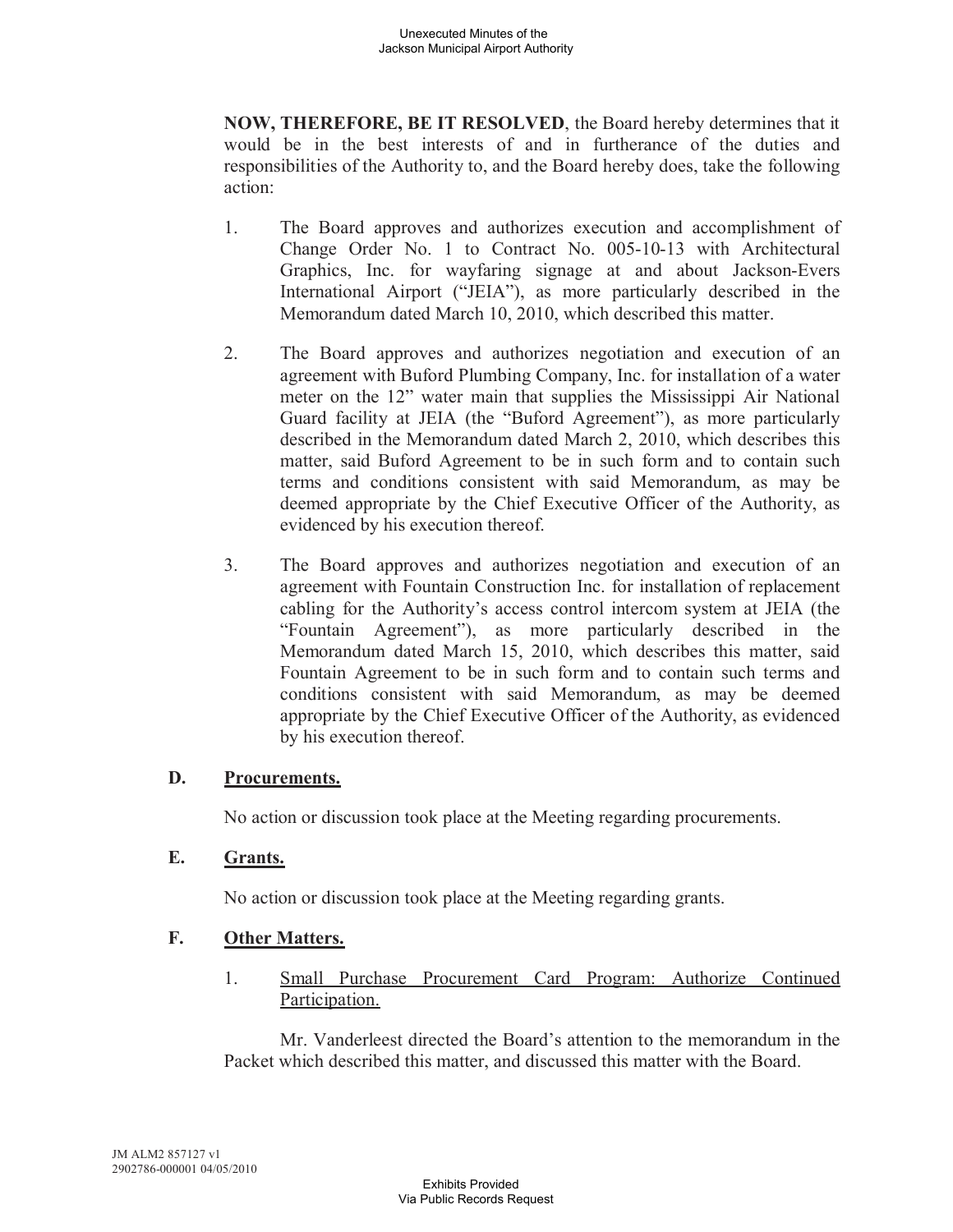After discussion, upon motion duly made by Commissioner Patton, seconded by Commissioner Glover, and unanimously approved by the affirmative votes of all Commissioners present, the Board adopted the following resolution.

# **RESOLUTION APPROVING AND AUTHORIZING PARTICIPATION IN STATE OF MISSISSIPPI SMALL PURCHASE PROCUREMENT PROGRAM AND EXECUTION OF AGREEMENT WITH UMB BANK**

**WHEREAS**, the staff of the Jackson Municipal Airport Authority (the "Authority") has recommended that the Board of Commissioners (the "Board") of the Authority approve and authorize (i) continuing participation by the Authority in the State of Mississippi Small Purchase Procurement Card Program authorized and administered by the Mississippi Department of Finance and Administration for the purchase of certain commodities under \$3,500.00, as the program may be modified from time-to-time (the "Card Program"), and (ii) negotiation and execution of a service agreement with UMB Bank for the issuance of such Small Purchase Procurement Cards as the Authority may need from time-to-time, and related services as part of the Card Program (the "Agreement"), all as more particularly described in that certain memorandum dated March 12, 2010, which is (i) included in the packet distributed to the Board prior to the March 22, 2010, Regular Monthly Meeting of the Board, and (ii) incorporated herein by reference (the "Memorandum"); and

**WHEREAS**, the Board has reviewed the Memorandum and has considered said recommendation by the staff of the Authority;

**NOW, THEREFORE, BE IT RESOLVED**, the Board hereby determines that it would be in the best interests of and in furtherance of the duties and responsibilities of the Authority to, and the Board hereby does, approve and authorize (i) participation by the Authority in the Card Program, and (ii) negotiation and execution of the Agreement with UMB to provide the Procurement Cards and the Services, said Agreement to be in such form and to contain such terms and conditions consistent with the Memorandum and the foregoing as may be deemed appropriate by the Chief Executive Officer of the Authority, as evidenced by his execution thereof.

2.  $25<sup>th</sup>$  International Air Cargo Forum and Exposition: Authorize Staff Participation and Travel.

Mr. Vanderleest directed the Board's attention to the memorandum in the Packet which described this matter, and discussed this matter with the Board.

After discussion, upon motion duly made by Commissioner Glover, seconded by Commissioner Patton, and unanimously approved by the affirmative votes of all Commissioners present, the Board adopted the following resolution.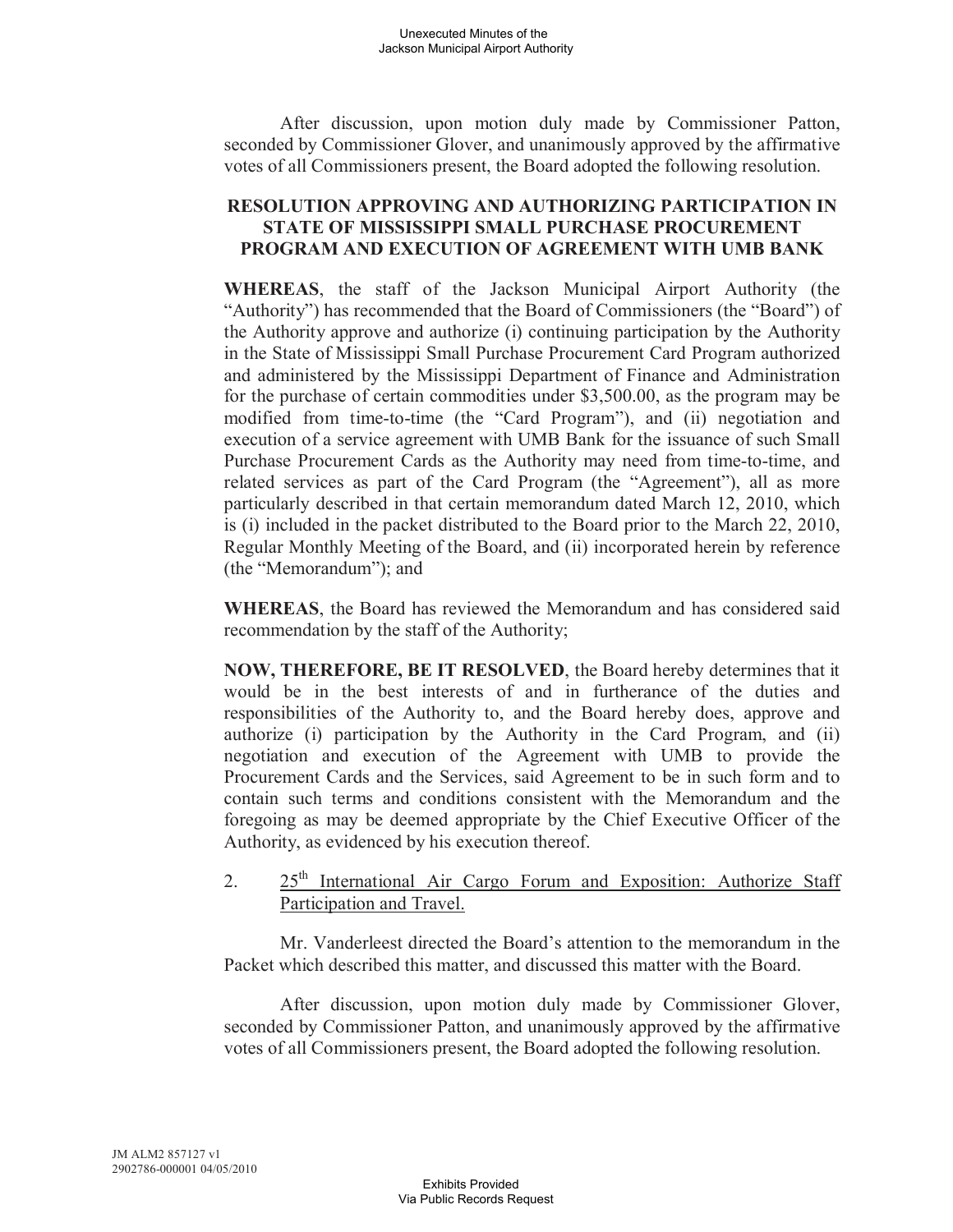## **RESOLUTION AUTHORIZING ATTENDANCE AND TRAVEL EXPENSES RELATED TO THE 25TH ANNUAL INTERNATIONAL AIR CARGO FORUM AND EXPOSITION IN AMSTERDAM, NETHERLANDS, ON NOVEMBER 2-4, 2010**

**WHEREAS**, the International Air Cargo Association, Inc. ("TIACA") is sponsoring the 25<sup>th</sup> International Air Cargo Forum and Exposition in Amsterdam, Netherlands, on November 2-4, 2010 (the "TIACA Forum"); and

**WHEREAS**, the Jackson Municipal Airport Authority (the "Authority") has been committed for many years to development of international air cargo flights and facilities at Jackson-Evers International Airport ("JEIA") and has invested considerable time and resources in developing contacts and relationships with various air carriers, freight forwarders and other businesses involved in international air cargo in an effort to promote and develop interest in international air cargo flights and facilities at JEIA; and

**WHEREAS**, the Authority is a member and a trustee of TIACA; and

**WHEREAS**, the TIACA Forum will be an important opportunity for representatives of the Authority to learn more about current challenges and opportunities for international air cargo and to maintain and develop relationships with various air carriers, freight forwarders and other businesses involved in international air cargo, all as more particularly described in that certain memorandum dated March 12, 2010, which is (i) included in the packet distributed to the Board prior to the March 22, 2010, Regular Monthly Meeting of the Board, and (ii) incorporated herein by reference (the "Memorandum"); and

**WHEREAS**, for the reasons set forth above and in the Memorandum, Dirk B. Vanderleest, Chief Executive Officer of the Authority (the "CEO"), has recommended that the Board of Commissioners (the "Board") of the Authority approve and authorize the CEO to travel to and participate in the TIACA Forum; and

**WHEREAS**, the Board has reviewed the Memorandum and considered the recommendation by the CEO, and has also discussed and considered the advisability of authorizing travel to and participation in the TIACA Forum by Commissioners of the Authority, for the same reasons as cited above and by the CEO in the Memorandum;

**NOW, THEREFORE, BE IT RESOLVED**, the Board hereby determines that it would be in the best interests of and in furtherance of the duties and responsibilities of the Authority to, and the Board hereby does, authorize attendance at, participation in, and reimbursement of reasonable expenses incurred in connection with attendance at the TIACA Forum by the CEO and any Commissioner who chooses to attend the TIACA Forum, including without limitation reasonable expenses for travel, lodging, food and related expenses.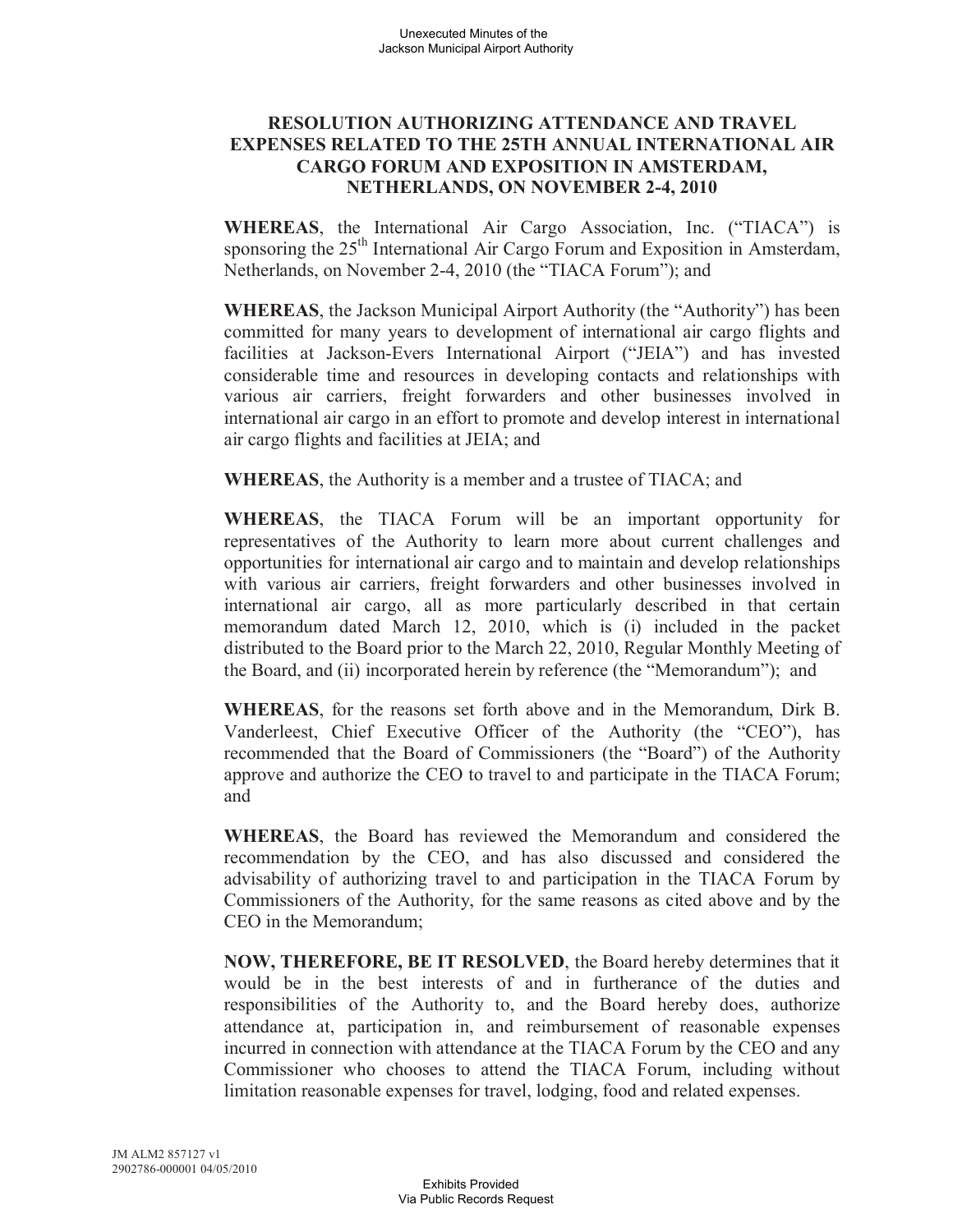#### 3. Trace Aviation: Authorize Permit and Sublease of Space.

Mr. Vanderleest directed the Board's attention to the memorandum in the Packet which described this matter, and discussed this matter with the Board.

After discussion, upon motion duly made by Commissioner Patton, seconded by Commissioner Stewart, and unanimously approved by the affirmative votes of all Commissioners present, the Board adopted the following resolution.

# **RESOLUTION APPROVING AND AUTHORIZING NEGOTIATION AND EXECUTION OF (I) SUBLEASE AND (II) OPERATING PERMIT AUTHORIZING TRACE AVIATION TO OPERATE AT JACKSON-EVERS INTERNATIONAL AIRPORT**

**WHEREAS,** in accordance with the General Fixed Base Operations Lease and Operating Agreement (the "Operating Agreement") between the Jackson Municipal Airport Authority (the "Authority") and Mercury Air Centers – Jackson, LLC d/b/a Atlantic Aviation ("Atlantic Aviation"), Atlantic Aviation is a fixed base operator serving Jackson-Evers International Airport ("JEIA"); and

**WHEREAS**, under the Operating Agreement and the Authority's current Minimum Standards for Aeronautical Operations at JEIA (the "Minimum Standards"), the Authority's prior approval is required if Atlantic Aviation wishes to provide any aviation-related services through a sublessee and/or subcontractor operating from Atlantic Aviation's facilities at JEIA; and

**WHEREAS**, Atlantic Aviation and Trace Aviation, Inc. ("Trace Aviation") have requested that the Authority approve and authorize (i) execution of a certain sublease of space at JEIA by Atlantic Aviation to Trace Aviation (the "Sublease") and (ii) negotiation and execution of a certain operating permit by the Authority (the "Operating Permit"), whereby the Authority would authorize Trace Aviation to provide certain aircraft maintenance services at Atlantic Aviation's facility at JEIA (the "Services"), all as more particularly described in that certain memorandum dated March 15, 2010, a copy of which is (i) included in the packet distributed to the Board prior to the March 22, 2010, Regular Monthly Meeting of the Board, and (ii) incorporated herein by reference (the "Memorandum"); and

**WHEREAS,** the Board has reviewed and considered the Memorandum and considered said recommendation by the staff of the Authority;

**NOW, THEREFORE, BE IT RESOLVED,** the Board hereby determines that it would be in the best interests of and in furtherance of the duties and responsibilities of the Authority to, and the Board hereby does, approve and authorize (i) execution of the Sublease, and (ii) negotiation and execution of the Operating Permit to allow Trace to provide the Services, said Sublease and Operating Permit to be in such form and to contain such terms and conditions consistent with the Memorandum and the foregoing as may be deemed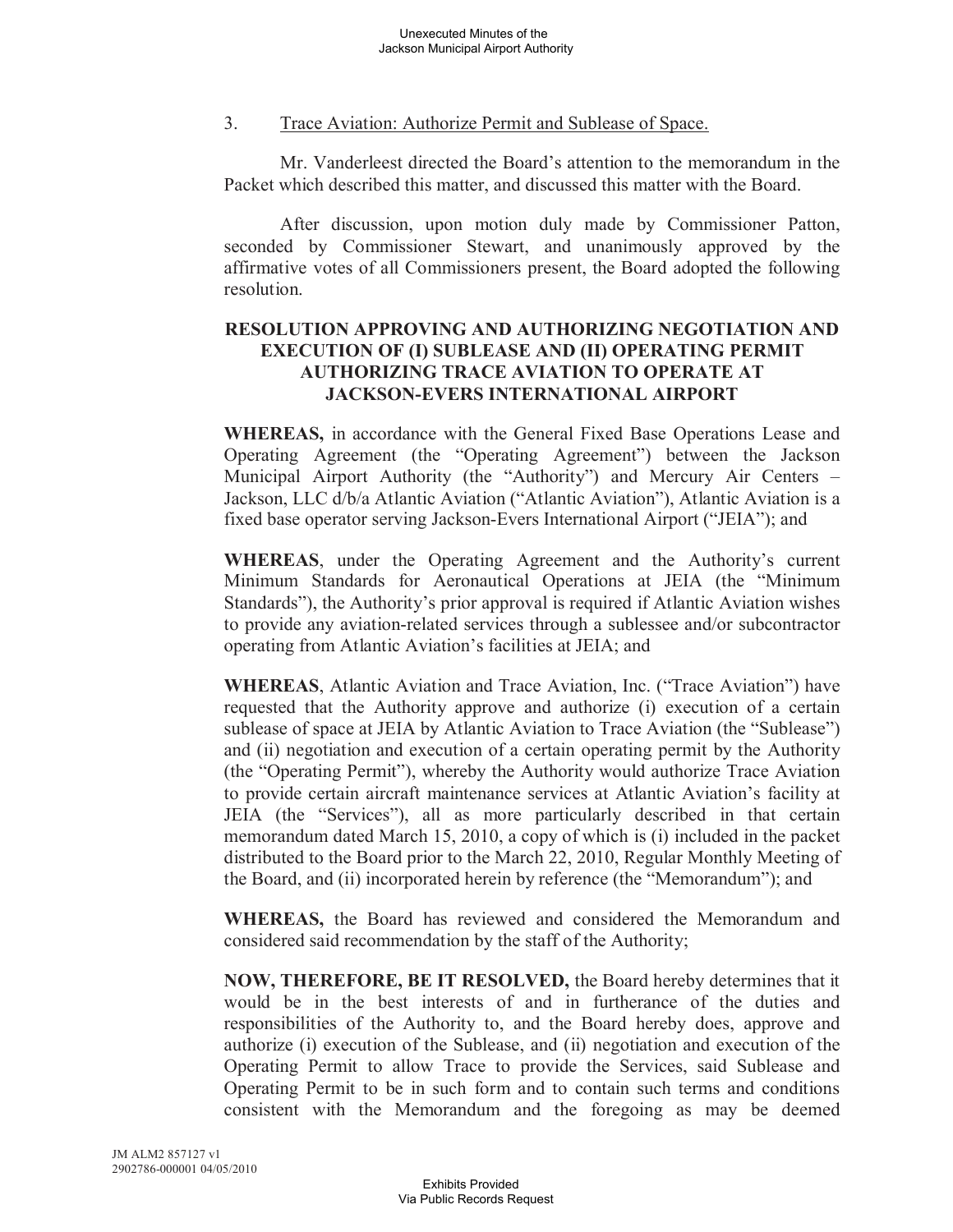appropriate by the Chief Executive Officer of the Authority, as evidenced by his execution thereof.

4. Confidential Personnel Matter.

The Board did not discuss or take action on this matter during the Meeting.

5. Chamblee Company Lease Modifications.

Mr. Vanderleest directed the Board's attention to the memorandum in the Packet which described this matter, and discussed this matter with the Board.

a. Closed Session.

At approximately 4:35 p.m., Chairman Irvin requested that the Board enter into Closed Session for the limited purpose of considering whether to enter Executive Session for the limited purpose of discussing and taking action regarding the terms and conditions by which the Authority might lease certain real property at JEIA to affiliates of The Chamblee Company (collectively, "Chamblee"), which required confidential treatment.

Upon motion duly made by Commissioner Patton, seconded by Commissioner Glover, and unanimously approved by the affirmative votes of all Commissioners present, the Board then adopted a resolution authorizing the Board to enter Closed Session for the limited purpose of considering whether to enter Executive Session for the limited purpose of discussing and taking action regarding the terms and conditions by which the Authority might lease certain real property at JEIA to Chamblee, which required confidential treatment.

The Board requested that everyone present leave the Closed Session of the Meeting, except for Mr. Vanderleest, Ms. Wilson, Mr. Moore and Mr. Wagner.

At approximately 4:36 p.m., upon motion duly made by Commissioner Glover, seconded by Commissioner Patton, and unanimously approved by the affirmative votes of all Commissioners present, the Board adopted a resolution authorizing the Board to enter Executive Session for the limited purpose of discussing and taking action regarding the terms and conditions by which the Authority might lease certain real property at JEIA to Chamblee, which required confidential treatment.

The Board requested that Mr. Vanderleest, Ms. Wilson, Mr. Moore and Mr. Wagner remain with the Board during the Executive Session.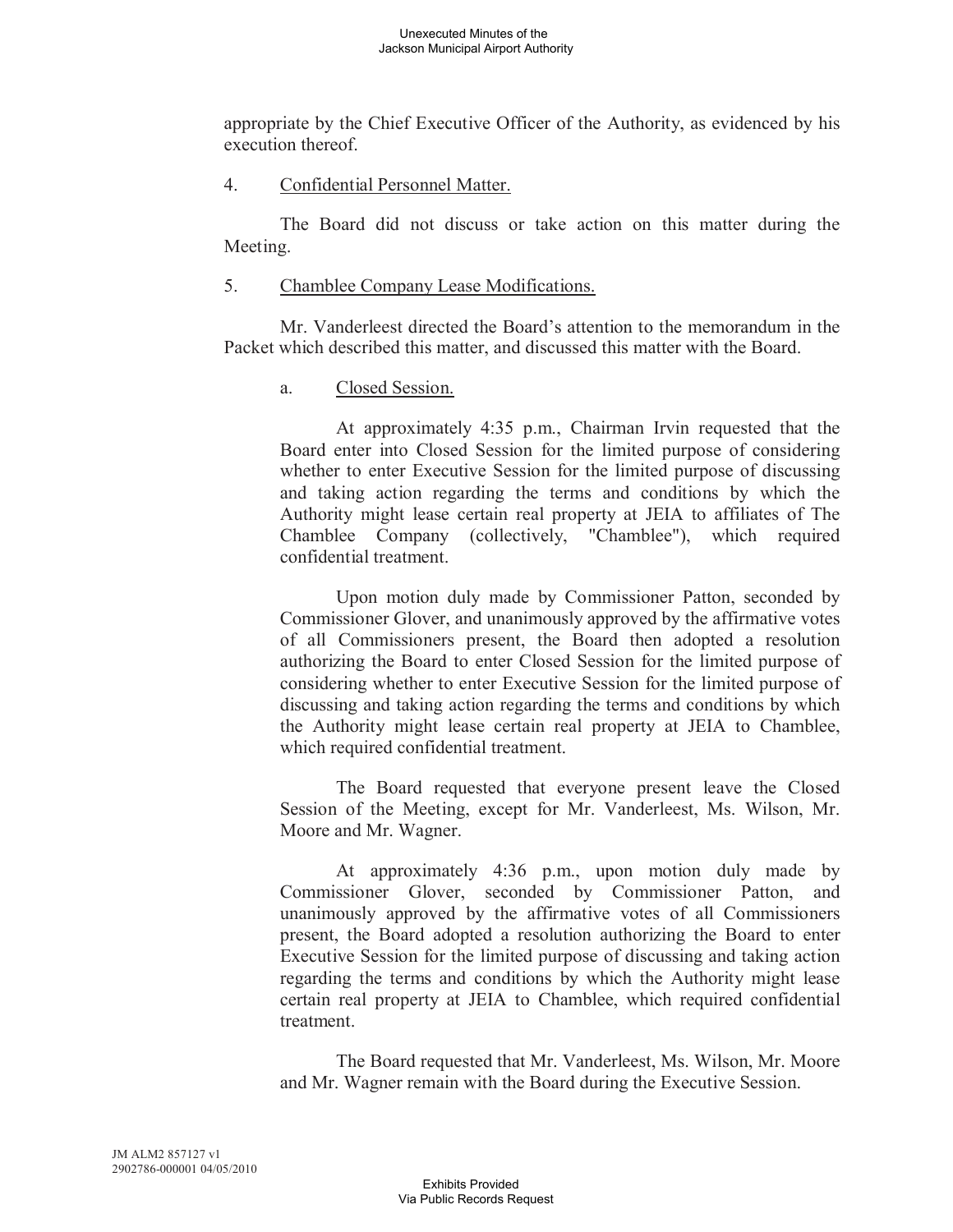Mr. Wagner then informed those outside the Meeting that the Board had voted to enter Executive Session for the limited purpose of discussing and taking action regarding the terms and conditions by which the Authority might lease certain real property at JEIA to Chamblee, which required confidential treatment.

b. Executive Session.

At approximately 4:37 p.m., the Board met in Executive Session for the limited purpose of discussing and taking action regarding the terms and conditions by which the Authority might lease certain real property at JEIA to Chamblee, which required confidential treatment.

c. Open Session.

At approximately 4:55 p.m., the Board reconvened the Meeting in Open Session. Chairman Irvin invited the staff of the Authority and the general public back into the Meeting, but no one joined the Meeting.

Chairman Irvin announced that during the Executive Session, the Board discussed and advised legal counsel of various terms and conditions by which the Authority might lease certain real property at JEIA to Chamblee, but no formal resolution was adopted or action taken.

# **VI. DISCUSSION: STRATEGIC INITIATIVES.**

No discussion or action was taken at the Meeting regarding strategic initiatives.